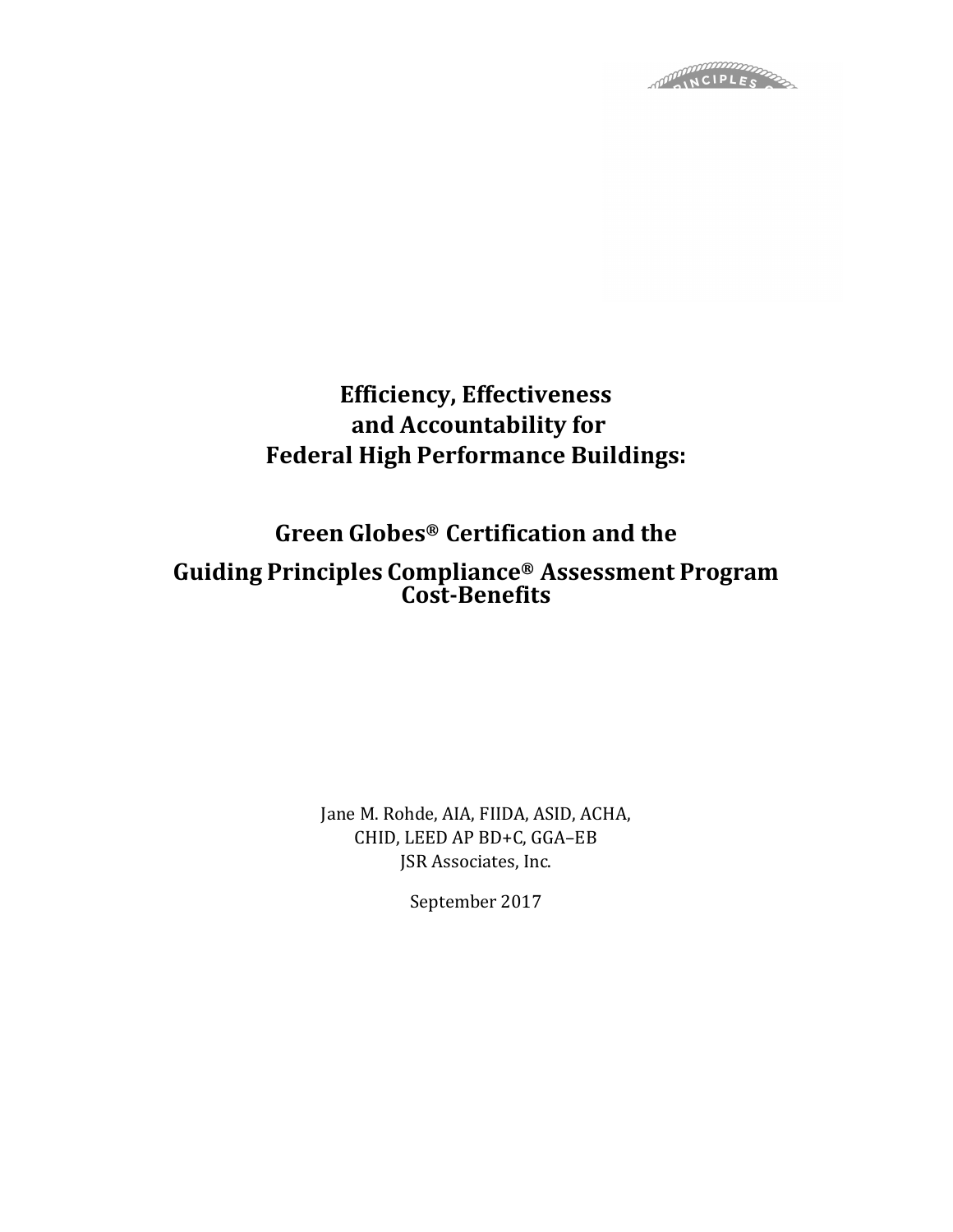| Federal Agencies Using Green Globes and/or GBI's Guiding Principles |  |
|---------------------------------------------------------------------|--|
|                                                                     |  |
|                                                                     |  |
|                                                                     |  |
|                                                                     |  |
|                                                                     |  |

### **TABLE OF CONTENTS**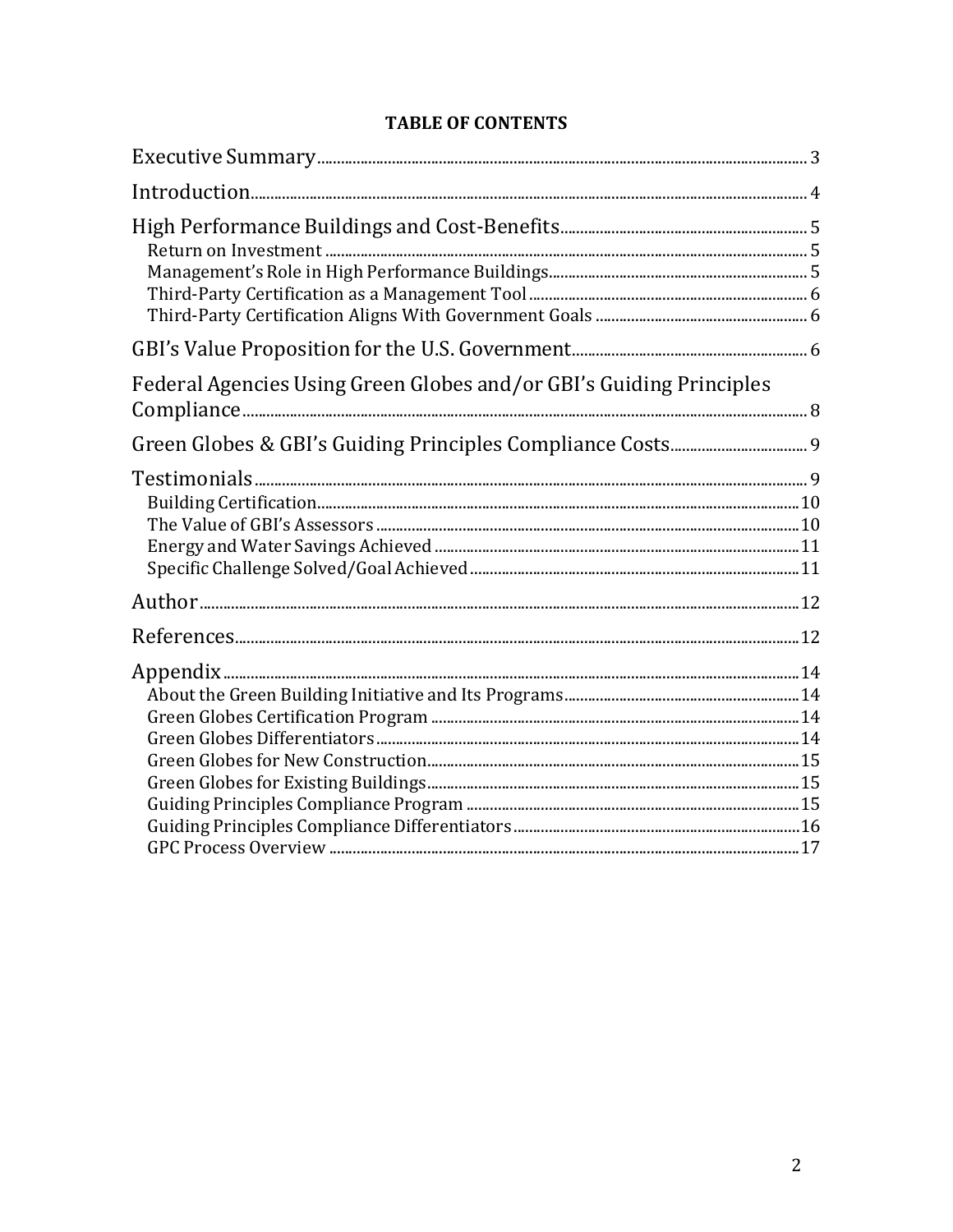# **Executive Summary**

The U.S. Federal Government has partnered with the Green Building Initiative (GBI) to evaluate, document and improve the efficiency of 495 federal buildings since 2009. Green Globes® certified buildings and buildings that completed GBI's Guiding Principles Compliance® (GPC) assessment program were included in a federal high efficiency buildings study of energy and water savings that demonstrated a return on investment (ROI) of more than 200 percent over the life of the sample buildings.

The Administration's mandate for government agency efficiency, effectiveness and accountability aligns directly with the use of GBI's use of third-party assessors for building certification. These assessors travel onsite to each building to assess its high performance features and offer a distinctive added value proposition among certification programs used by the federal government. By working directly with each facility team, third-party assessors contribute their added expertise and knowledge gained by experience assessing other similar buildings to identify best practices and opportunities that improve the building's energy and resource savings.

A sample of federal energy managers, project managers and engineers who have used GBI's programs report the added value of the third-party assessor:

- Learning from their technical expertise;
- Saving time on documentation collection, organization, and the certification process;
- Realizing increased energy and water savings; and
- Receiving recommendations that address immediate building mission needs and environmental management processes, and cost-effective recommendations for future improvements.

Green Globes certification and GBI's GPC assessment costs are based on building square footage, and the volume and type of building. A review of past Green Globes and GBI's GPC assessments for federal buildings finds certification costs averaging between \$7,500 and \$13,500 per building.

GBI's Green Globes certification and GPC assessment programs have provided the federal government with tangible and intangible benefits that increase the ROI of its assessed high performance buildings and improve their efficiencies to meet the government's current and future efficiency, effectiveness, and accountability goals.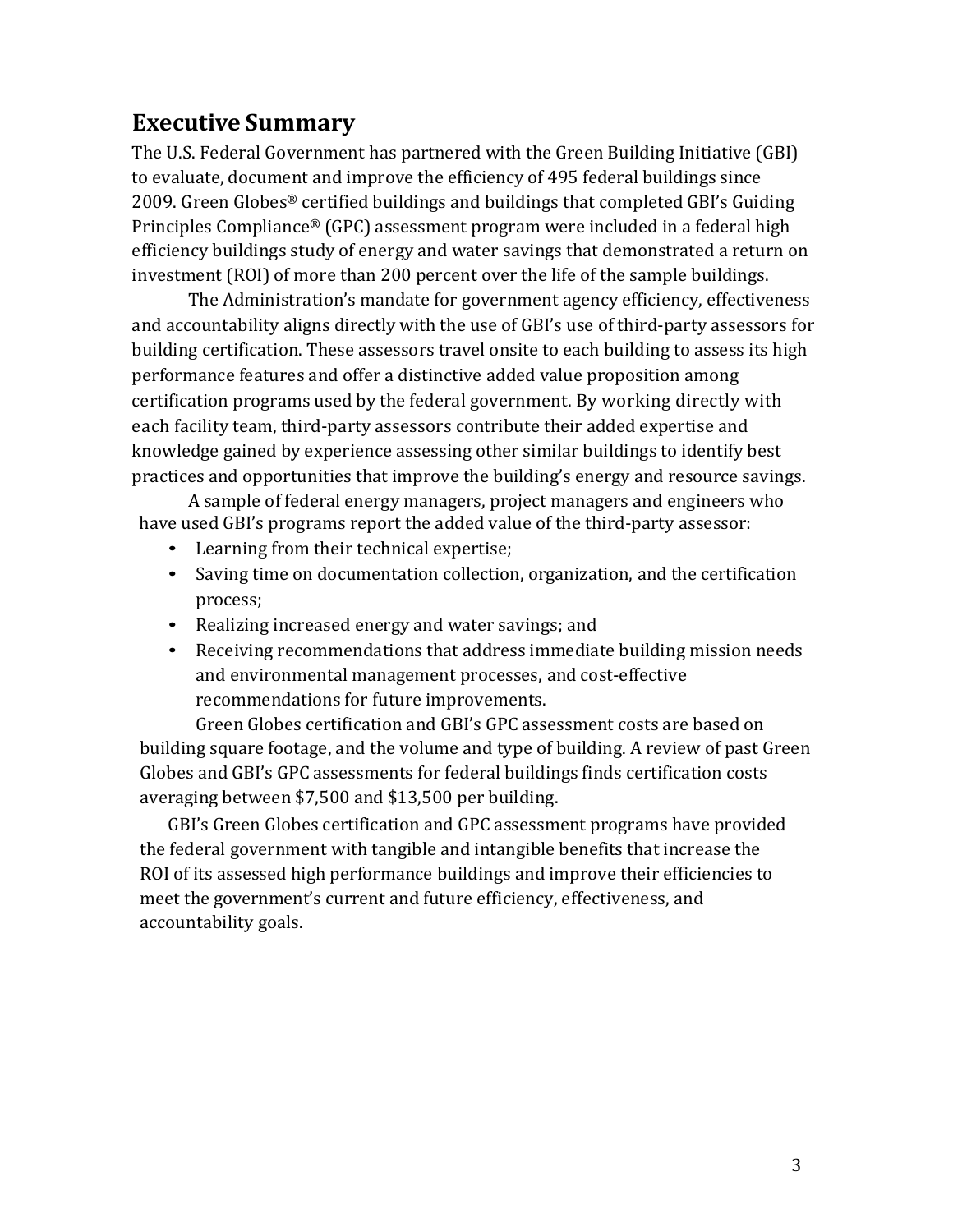# **Introduction**

Since 2009, GBI's Green Globes certification program, and since 2013, the GBI's GPC assessment program have been used to evaluate a total of 495 federal buildings. Of those buildings, 408 federal buildings have completed GBI's Green Globes and/or GPC assessment, and 187 of the 408 buildings have been assessed under both systems. An additional 87 buildings are undergoing GBI's Green Globes and/or GPC assessment, as of September 2017.

The 495 buildings have completed 683 certifications/assessments, based on benchmarking, improvements and requirement needs of the facility. (*Fig. 1)* Eleven federal agencies have used/or are in the process of using Green Globes to certify their buildings' green building best practices. Of the buildings earning certifications, 286 buildings are certified under Green Globes EB, 43 buildings are certified under Green Globes NC and one building is certified under Green Globes SI. In addition, there are 40 projects in the process of earning certification under the Green Globes NC and one project under the Green Globes EB.

Six federal agencies have used or are in the process of using GBI's Guiding Principles Compliance program to assess 305 buildings. Of these buildings, seven new construction projects and 260 existing buildings have completed the assessment. In addition, there are 42 new construction projects and three existing buildings in the process of completing the compliance assessment process.

This paper provides support for the federal government's continued use of GBI's Green Globes and GPC programs, and demonstrates operational savings, the value-added outcomes of third-party certification, and opportunities for ongoing sustainable, continual improvement.



\*683 total; 187 buildings with dual Green Globes and GBI's Guiding Principles Compliance certifications.

Fig. 1: GBI Federal Building Certifications, 2009 to Present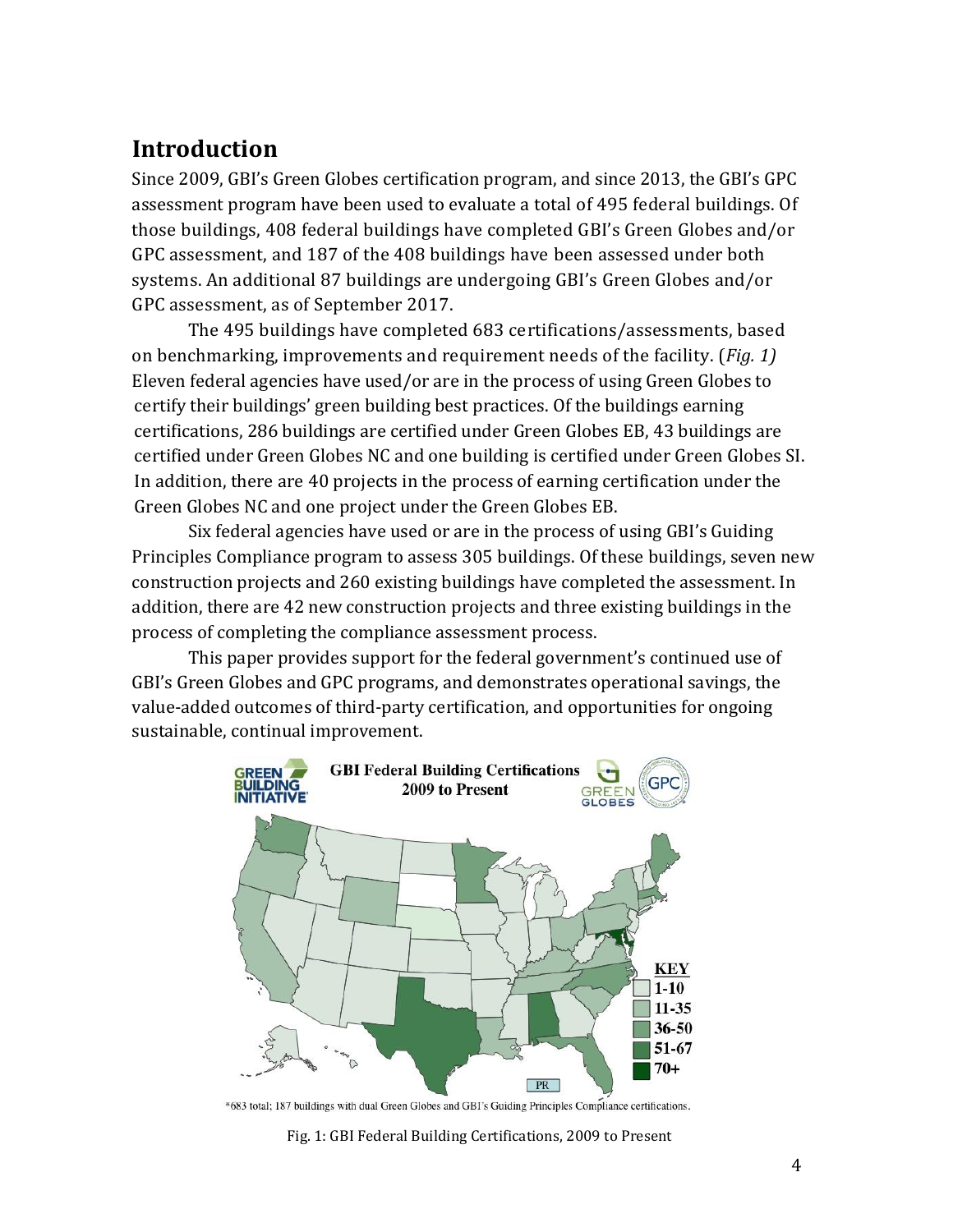# **High Performance Buildings and Cost-Benefits**

High performance buildings use green building best practices to increase energy efficiency; reduce water use, maintenance and life cycle costs; improve the building's indoor environment and reduce employee absenteeism; and provide the building's owner a greater overall ROI.

#### **Return on Investment**

Based on collected data from government buildings including Green Globes, GBI's GPC assessment program and/or the U.S. Green Building Council's LEED® certifications, the U.S. General Services Administration has reported \$12.7B in energy cost savings between 2007–2016, and has predicted that the original \$20.3B investment will be returned in energy cost savings before 2020. <sup>1</sup> By 2030, these high-performance buildings are expected to save cumulatively \$43.4B, a net ROI of more than \$23B. <sup>2</sup> With the typical 50-100 year service life of a building, the energy savings is expected to continue to grow at the same accelerated rate for the next 20– 50 years.

Energy efficiency is only one of the benefits the federal government wants to leverage from its high performance buildings. Additional data from 2007–2016, when comparing energy and water costs to an earlier baseline, show that these high performance buildings including Green Globes, GBI's GPC and/or LEED certifications have avoided cumulative energy and water costs of \$49.3M. 3

### **Management'sRole in High PerformanceBuildings**

The return provided by investment in federal high performance buildings is based not only on the installation of energy- and water-saving equipment and infrastructure, it is also based on green building operational and management best practices. Effective environmental management determines whether or not a high performance building lives up to its energy- and water-savings potential or could perform more efficiently with adjustments to building operations and minor capital investments.

High performance buildings can have significant reductions in energy and water use; however, these cost savings vary by geographic region, by climate zone, and by agency mission. <sup>4</sup> Based on these factors and the objective of the building's purpose, superior environmental management occurs when green building best practices specific to the structure are prescribed to maximize efficiency opportunities. Facility managers must either invest significant time to stay current on high performance building management thinking and innovations, or rely on outsourced expertise to guide them.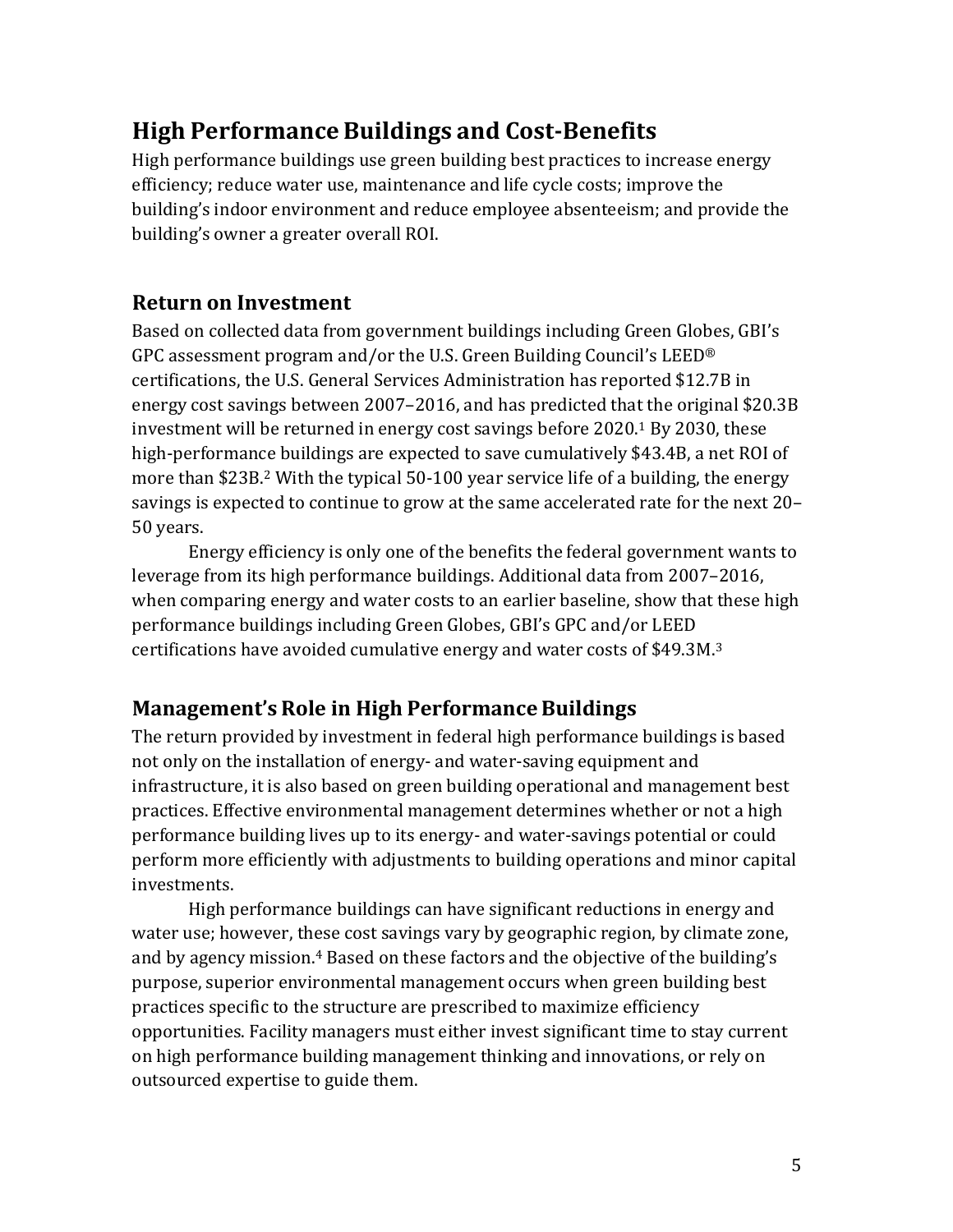### **Third-Party Certification as a Management Tool**

Green Globes certification and GBI's GPC assessment are powerful benchmark and assessment tools. The third-party assessor's onsite evaluation reduces the need to collect documenting paperwork, saving the manager valuable time. The assessor is able to identify green building best practices and building features and use the Green Globes evaluation process to document best practices. The resulting certification provides a consolidated report for benchmarking and meeting Guiding Principles requirements, and a series of recommendations that facilities managers can implement in the future to further increase the efficiency of their high performance building.

#### **Third-Party Certification Aligns With Government Goals**

On April 12, 2017, OMB Director of Office of Management and Budget Mick Mulvaney released a memorandum titled "Comprehensive Plan for Reforming the Federal Government and Reducing the Federal Civilian Workforce."<sup>5</sup> The document instructs:

The purpose of the Agency Reform Plan is for the head of each agency to identify how she/he proposes to improve the *efficiency*, *effectiveness*, and *accountability* of his/her respective agencies. As part of their planning efforts, agencies should focus on fundamental scoping questions (i.e. analyzing whether activities should or should not be performed by the agency.

This Administration directive aligns with the use of third-party assessors to ensure the *efficiency* of high performance federal buildings, the *effectiveness* of each facility team's green building practices and procedures, and an *accountability* to the Administration and American people to maximize the buildings' energy and resource savings.

A third-party assessor is more than an outside evaluator with a checklist. Each third-party assessor brings considerable expertise to a site for the benefit of the facilities team engaged in creating greater efficiencies for the building.

# **GBI's Value Proposition for the U.S. Government**

GBI's Green Globes and GPC programs provide value-added benefits beyond ROI, which are unique to GBI. These tangible and intangible outcomes save time and money, and increase team productivity and building efficiency.

Here are 13 examples of the added value the U.S. government experiences:

• Each facility manager has direct, real-time assistance from trained GBI staff who answer their questions, troubleshoot, and save them time to keep the process on schedule. There are no gaps in communication to affect the completion schedule by weeks or months.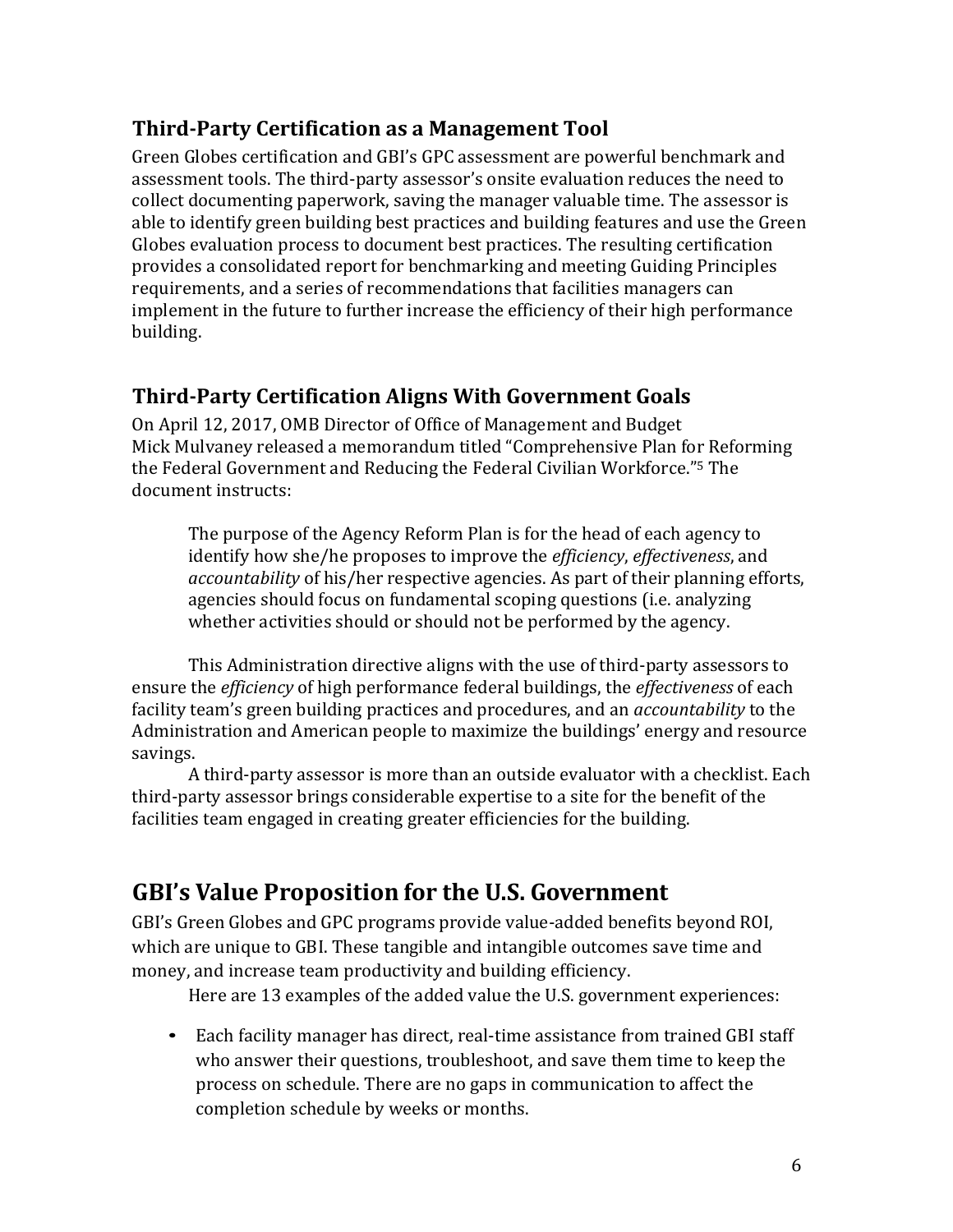- First-time users, as well as facility managers who have used Green Globes and/or GBI's GPC assessment program before, experience only a short learning curve with GBI thanks to its real-time, live assistance. Managers do not waste time searching community forums or extensive resource libraries to find their own solutions.
- GBI's third-party assessors bring building facility teams years of their experience and knowledge and offer the team options they can use to best maximize the benefits of their high performance building.
- Assessors confirm which green building best practices are being used correctly at each facility, taking the guesswork out of the process and allowing facility teams to focus on meeting compliance requirements and improving their building's performance.
- The same assessor can be assigned to multiple buildings or campuses, which helps to break down silos and increase sharing of best practices through the assessor and the resulting report.
- For new construction projects, Green Globes makes it easy for architects, engineers, designers, project managers, and construction supervisors to achieve compliance with federal Guiding Principles; in 2013, Green Globes was identified as one of two high performance building certification systems "that best suit agency missions and portfolio needs."<sup>6</sup> The assessor assigned to the project reviews project plans, makes early recommendations necessary to meet the Guiding Principles, documents the compliance, organizes the documentation, and provides interim recommendations as needed to help keep the project on track.
- The facilities team achieves greater collaboration thanks to the Integrated Design Process (IDP), <sup>7</sup> which is reviewed by the third-party assessor for additional recommendations. This coordination of information between members of the facilities management team, architect, engineers, construction supervisors, energy engineers, building engineers, GEMS coordinator, and others helps ensure that the assessor fully understands the buildings objectives, its capabilities, and where it may be appropriate to make recommendations for improvements.
- As green building best practice experts, the assessors are capable of indicating which high performance building improvements are cost-effective when making their recommendations.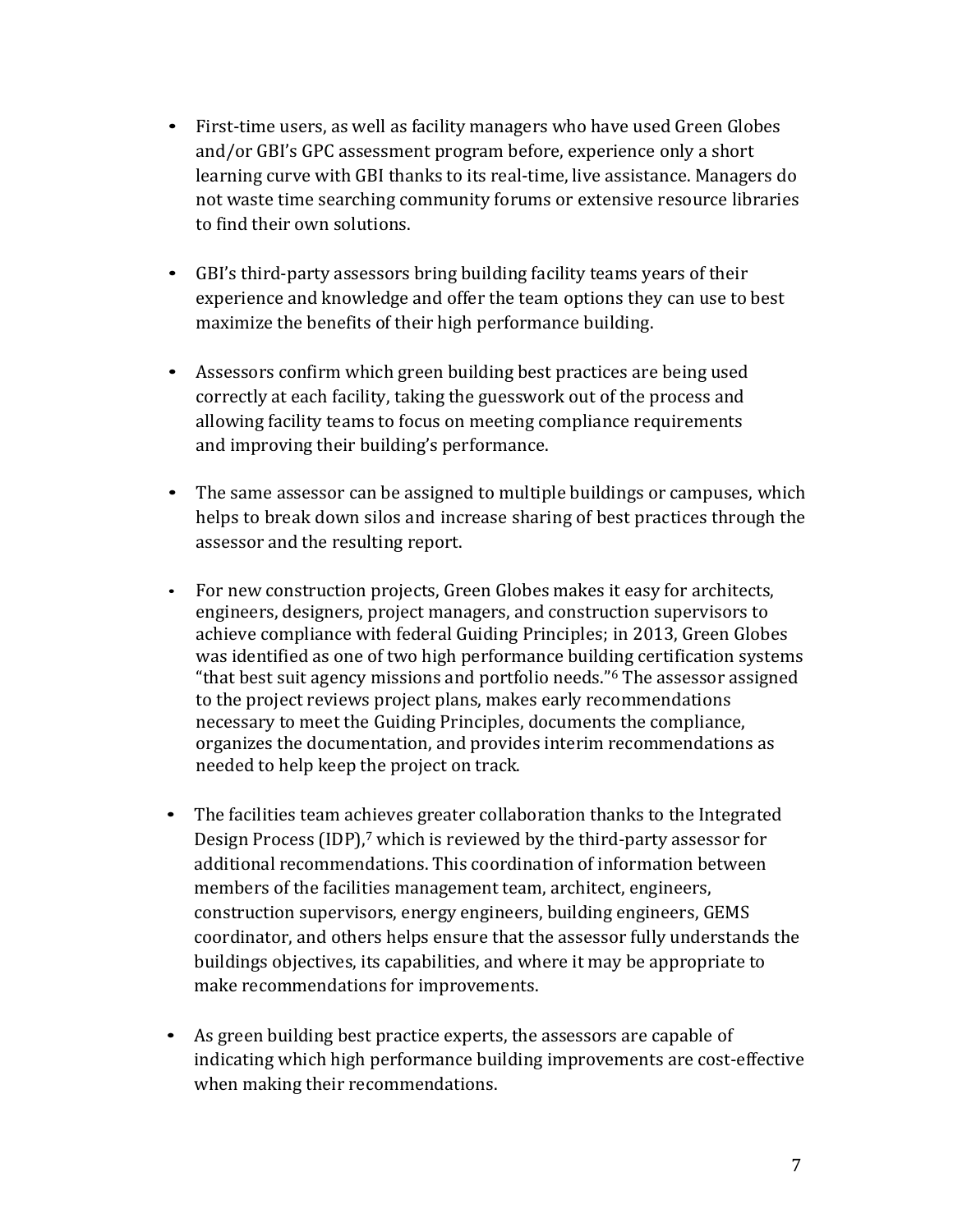- Facility management personnel save significant time on monitoring high performance building trends in-depth; the assessors stay up-to-date on trends and recommend relevant efficiency opportunities to the team.
- Third-party assessor recommendations provide facility management with documented improvement recommendations that can be included in future capital budget plans.
- Using a third-party assessor supports the federal government's commitment to transparency and accountability.
- Facilitiy managers spend less time chasing documentation; the third- party assessors work with a variety of supporting information to document green building best practices and gain a great deal of information from personal interactions (i.e., it's not just paper-shuffling, it's an interactive, supportive process).
- Using a third-party assessor saves the federal government from some of the challenges that can arise with internal-only self-assessments: outdated or "one-size-fits-all" checklists that include line items that may not be applicable to each building; added training for team members performing the self-assessment and the independent internal assessor 8,9 who reviews the self-assessment; lack of resources to make informed recommendations for efficiency improvements; and localized stress to ensure self-assessments maintain status quo.

# **Federal Agencies Using Green Globes and/or GBI's Guiding Principles Compliance**

The following federal agencies have certified buildings through Green Globes or have used GBI's GPC assessment program to benchmark their compliance requirements and make improvements to their high performance buildings:

- National Aeronautics and Space Administration
- National Institutes of Health
- U.S. General Services Administration
- U.S. Department of Agriculture's Forest Service
- U.S. Department of Agriculture's Farm Services Agency
- U.S. Department of Defense <sup>10</sup> –U.S. Air Force
- U.S. Department of Defense U.S. Army
- U.S. Department of Defense U.S. Naval Facilities Engineering Command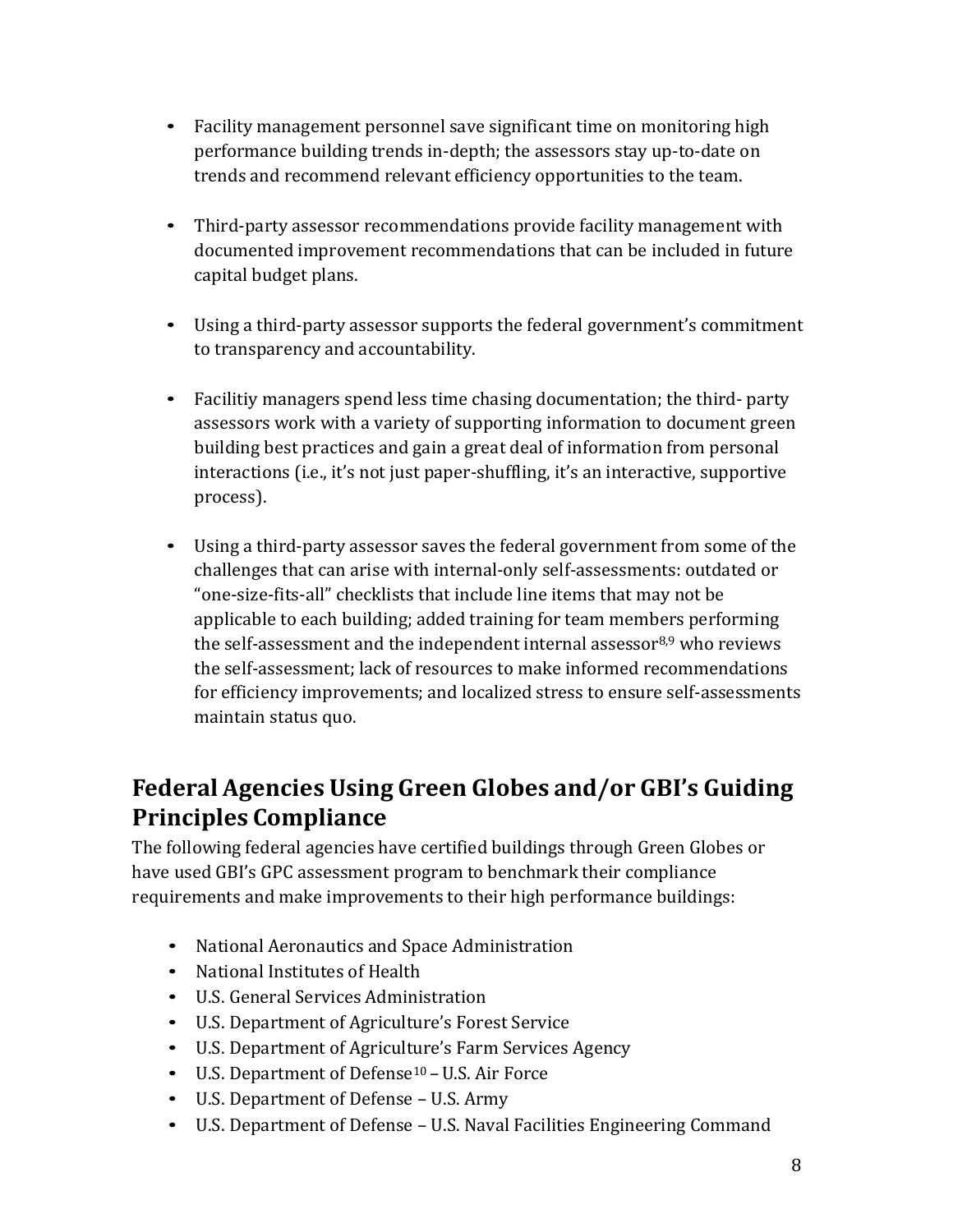- U.S. Department of Defense U.S. Navy
- U.S. Department of Energy
- U.S. Department of State
- U.S. Department of Veterans Affairs Administration Division
- U.S. Department of Veterans Affairs Hospital Division

# **Green Globes & GBI's Guiding Principles Compliance Costs**

Green Globes certification and GBI's GPC assessment costs are based on building square footage, and the volume and type of buildings. A sample of federal agencies labeled here for discretion—offered the following illustration on third-party certification costs through GBI:

#### Agency A

- Green Globes NC and GBI's GPC NC, multiple buildings varying sizes all less than 50,000 square feet: \$11,500.00 per building.
- Green Globes and GBI's GPC EB, existing buildings with 100,000–150,000 square feet costs \$9,500.00.

#### Agency B

• Green Globes NC, two buildings each approximately 149,000 square feet: \$13,500 per building.

#### Agency C

• GBI's GPC NC, 24 buildings in-process with an average size of 45,141 square feet: \$11,500 per building.

#### Agency D

• Green Globes and GBI's GPC dual certifications: seven new construction projects averaging 14,731 square feet with a cost of \$11,500 per building, and four existing buildings averaging 41,211 square feet with a cost of \$7,750 per building.

# **Testimonials**

In August and September 2017, GBI surveyed a small population of federal energy managers, project managers and engineers on the tangible and intangible value they recognized and their experiences with using the Green Globes and/or GBI's GPC assessment programs.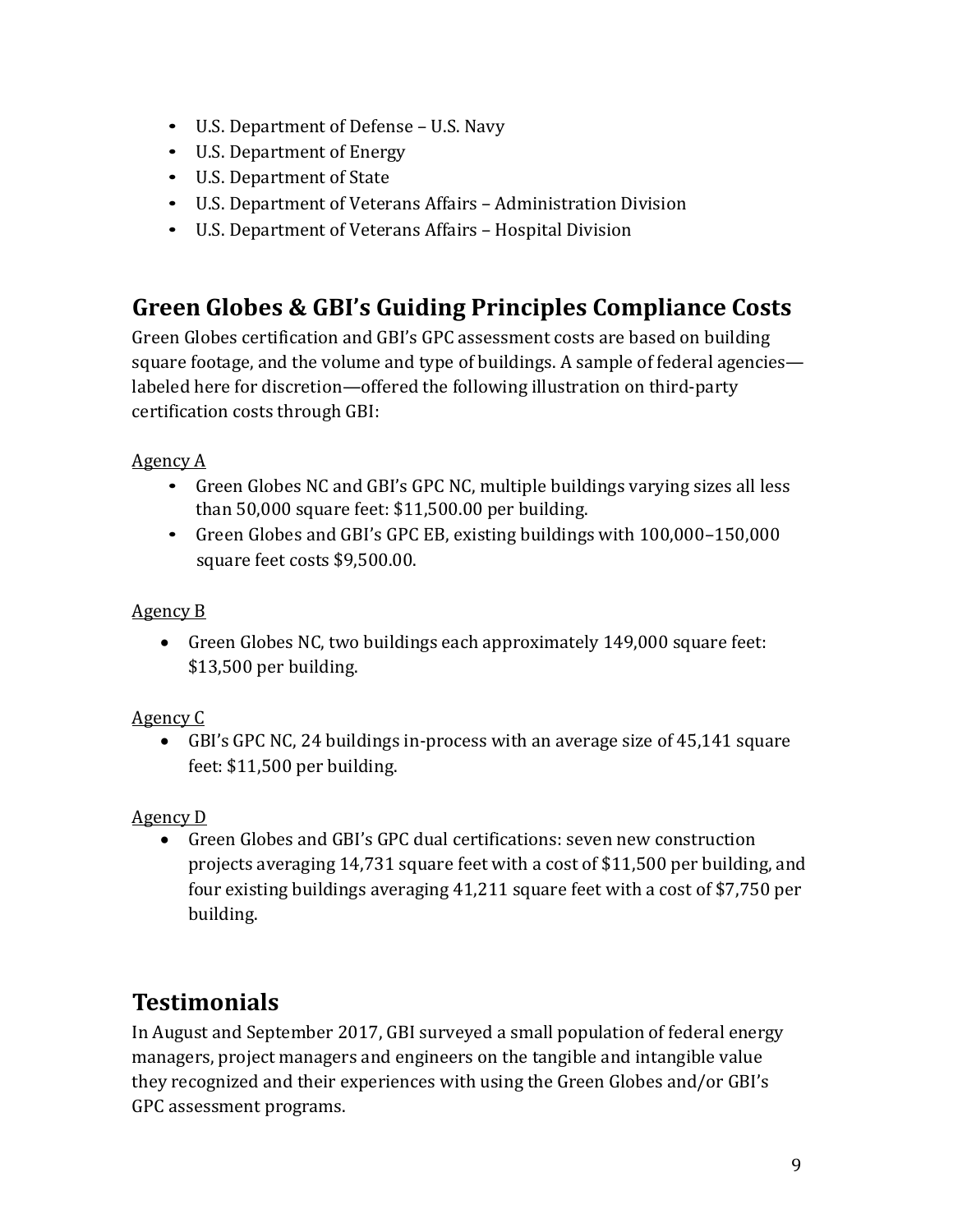## **Building Certification**

"When we first started green certification back in 2008 with Green Globes, it was an eye opener. The benefit of [Green Globes and GBI's Guiding Principles Compliance] is that we are able to show compliance with a process that makes meeting Guiding Principles easier. Given the choice, I would always go Green Globes."

**-***VISN Energy Manager for Federal Agency*

"GBI helped us get certified. Our assessor was very, very helpful getting us through the process. We were also trying to go for existing building certification [with another certification program] at the same time, in parallel. The projects proved beyond any doubt that GBI and Green Globes is the way to go. [Green Globes and GBI is] straight-forward. It's simpler and much less costly."

*- Energy Manager for Federal Agency*

"[We have] a target of sustainability for square footage. Green Globes helped us meet that."

*-Energy Manager for Federal Agency*

## **The Value of GBI's Assessors**

"Our assessor was outstanding; very knowledgeable. I learned a lot. I sat in all the staff interviews. She gave us a full evaluation. The assessment we went through identified recommendations as we went along. I have a CD with all the recommendations on it. You're able to see where you're short and where you're not."

- *VISN Energy Manager for Federal Agency*

"When the assessor was going through interviewing our staff, it was an approach to help find the documentation if you had it, help you identify what you're already doing, or if you're not doing it, identify how you can modify something to be given credit for what you're doing. That was extremely helpful."

*- Energy Manager for Federal Agency*

"It was a good idea to have an assessor on-site. They were able to help us and point out things we may not be doing and things we were doing that were good. We implemented recommendations later on with our waste and recycling program."

*-VISN Energy Manager for Federal Agency*

"Our Green Globes Assessor was terrific. I remember being impressed with her knowledge and understanding. You go through and you fill out all of these forms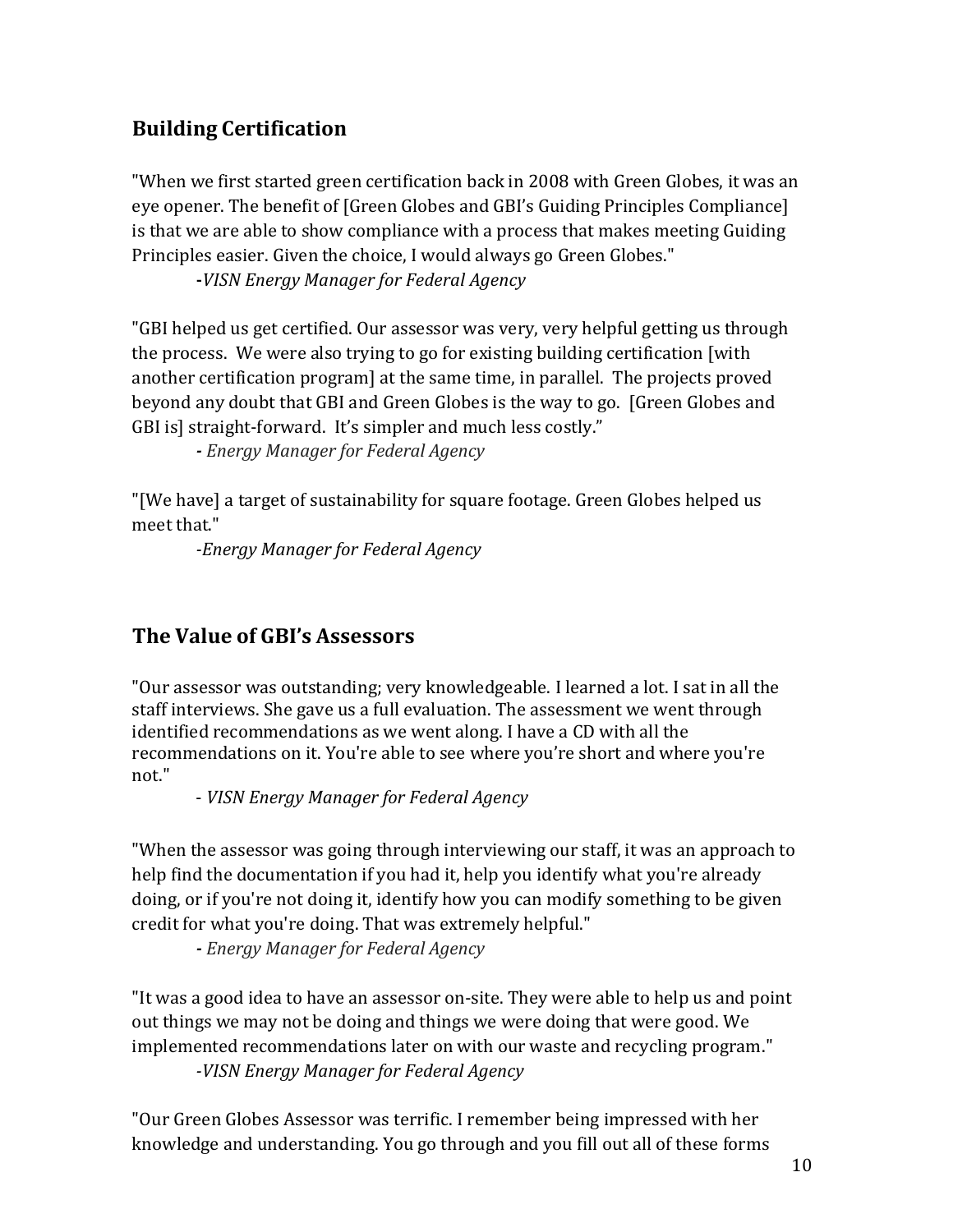with what you think you know. Then you get a pro out here to verify your results, and they can kind of tweak your thinking: 'This is not what that's asking. This is the direction you need to head in.' It clarifies things. It's a continual process where you have to have that third-party person come in and verify that you're on that true course of rectitude."

*-Energy Manager for Federal Agency*

"I think it helps that the assessors are third-party because those folks are from architecture and engineering firms, and they see it from my end as well, dealing with contractors, blueprints, specifications, and documentation."

*-Government Contractor at Frederick National Laboratories*

On switching from green building certification/third-party assessor to internal-only self-assessment: "I think that would be misguided because it's the fox guarding the hen house. You're not going to get any useful information."

*-Energy Manager for Federal Agency*

#### **Energy and Water Savings Achieved**

"[Since the Green Globes certification] back in 2009, we've probably increased our services by 40 percent, and our energy use has stayed flat. We probably have added 1,000 employees in that time."

*-VISN 6 Energy Manager for Federal Agency*

"We have a lot of energy and water savings data over time." *- Energy Manager for Federal Agency*

"The [web-based] tool is very easy to use." **-***VISN 6 Energy Manager for Federal Agency*

"When we went through Green Globes, it was more of a collaborative effort. We got advice. 'Ok, you didn't get these points but if you do this you'll get those points.' And, it's awesome. It makes things much easier for us. [It] is a much more constructive approach."

*-Energy Manager for Federal Agency*

#### **Specific Challenge Solved/GoalAchieved**

"We brought daylight into three areas of the hospital that were not getting it through a daylight tracking system and a fixture."

**-***VISN 6 Energy Manager for Federal Agency*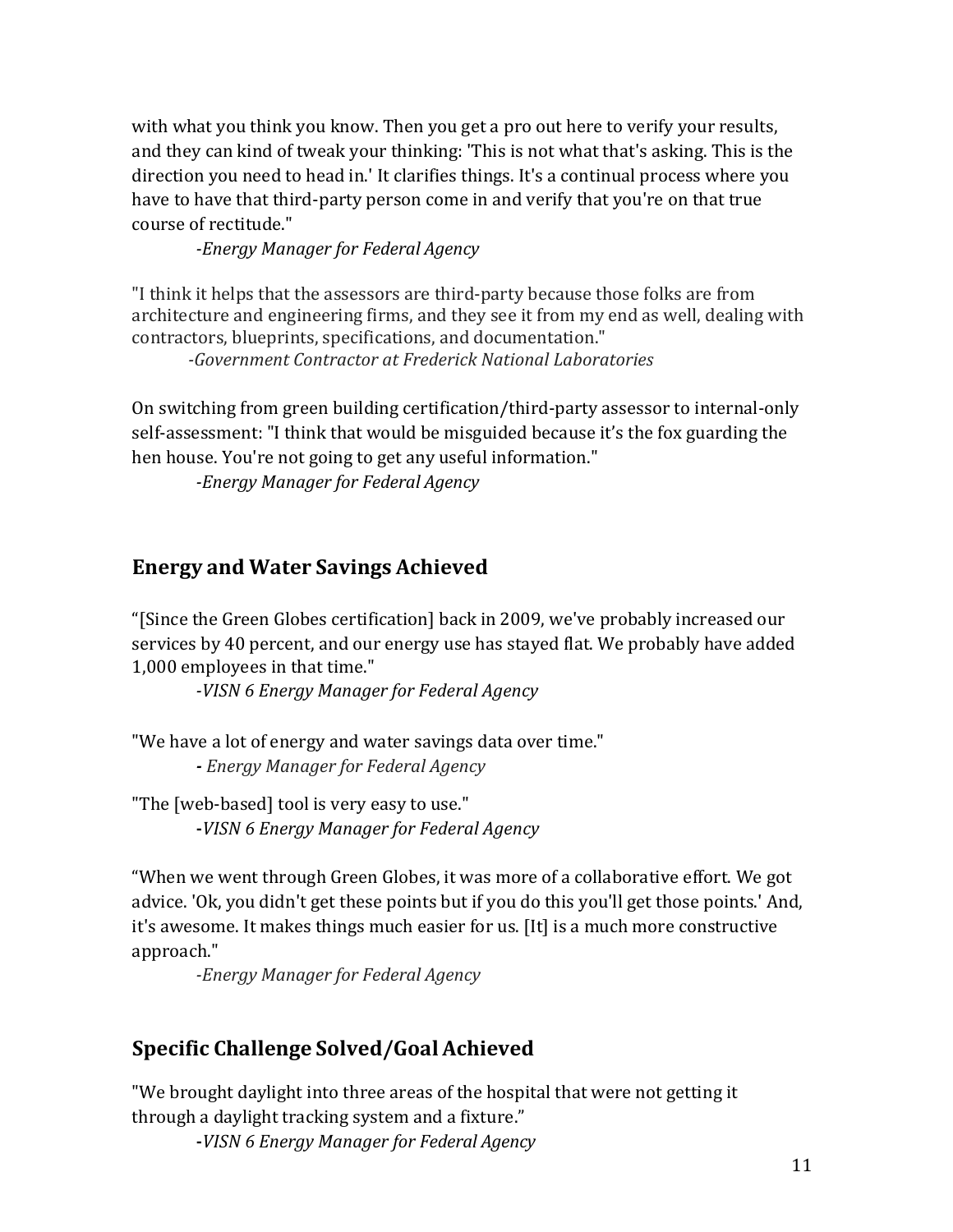# **Author**

Jane Rohde, AIA, FIIDA, ASID, ACHA, CHID, LEED AP BD+C, GGA–EB JSR Associates Inc. Catonsville, Maryland

Special thanks to contributors:

David Johnson, AIA, NCARB, GGA David Johnson Architect PC Aspen, Colorado

Eric Truelove, PE, GGA, LEED AP BD+CS Green Building Resources LLC Madison, Wisconsin

Surveys conducted by: Bennett Schwartz, GBI Account Manager Chicago, Illinois

# **References**

1,2,3U.S. General Services Administration Green Building Advisory Committee, *Accelerate the Adoption of High Performance Federal Buildings* [PowerPoint slides] June 7, 2017.

<sup>4</sup>National Research Council, 2013. *Energy-Efficient Standards and Green Building Certification Systems Used by the Department of Defense for Military Construction and Major Renovations*. [https://doi.org/10.17226/18282.](https://doi.org/10.17226/18282) Accessed Aug. 25, 2017.

<sup>5</sup> Office of Management and Budget. (April, 2017). "Comprehensive Plan for Reforming the Federal Government and Reducing the Federal Civilian Workforce." Washington, DC: U.S. Government Printing Office. [https://www.whitehouse.gov/sites/whitehouse.gov/files/omb/memoranda/2017/M-17-](https://www.whitehouse.gov/sites/whitehouse.gov/files/omb/memoranda/2017/M-17-22.pdf) [22.pdf.](https://www.whitehouse.gov/sites/whitehouse.gov/files/omb/memoranda/2017/M-17-22.pdf) Accessed Sept. 18, 2017.

<sup>6</sup>Wang, N., K. Fowler, and R. Sullivan. 2012. Green Building Certification System Review. PNNL-20966. Pacific Northwest National Laboratory for U.S. Department of Energy. March. [https://www.gsa.gov/graphics/ogp/Cert\\_Sys\\_Review.pdf.](https://www.gsa.gov/graphics/ogp/Cert_Sys_Review.pdf) Accessed Aug. 27, 2017.

<sup>7</sup> C. Koch and H. Buhl, "Integrated Design Process: A Concept for Green Energy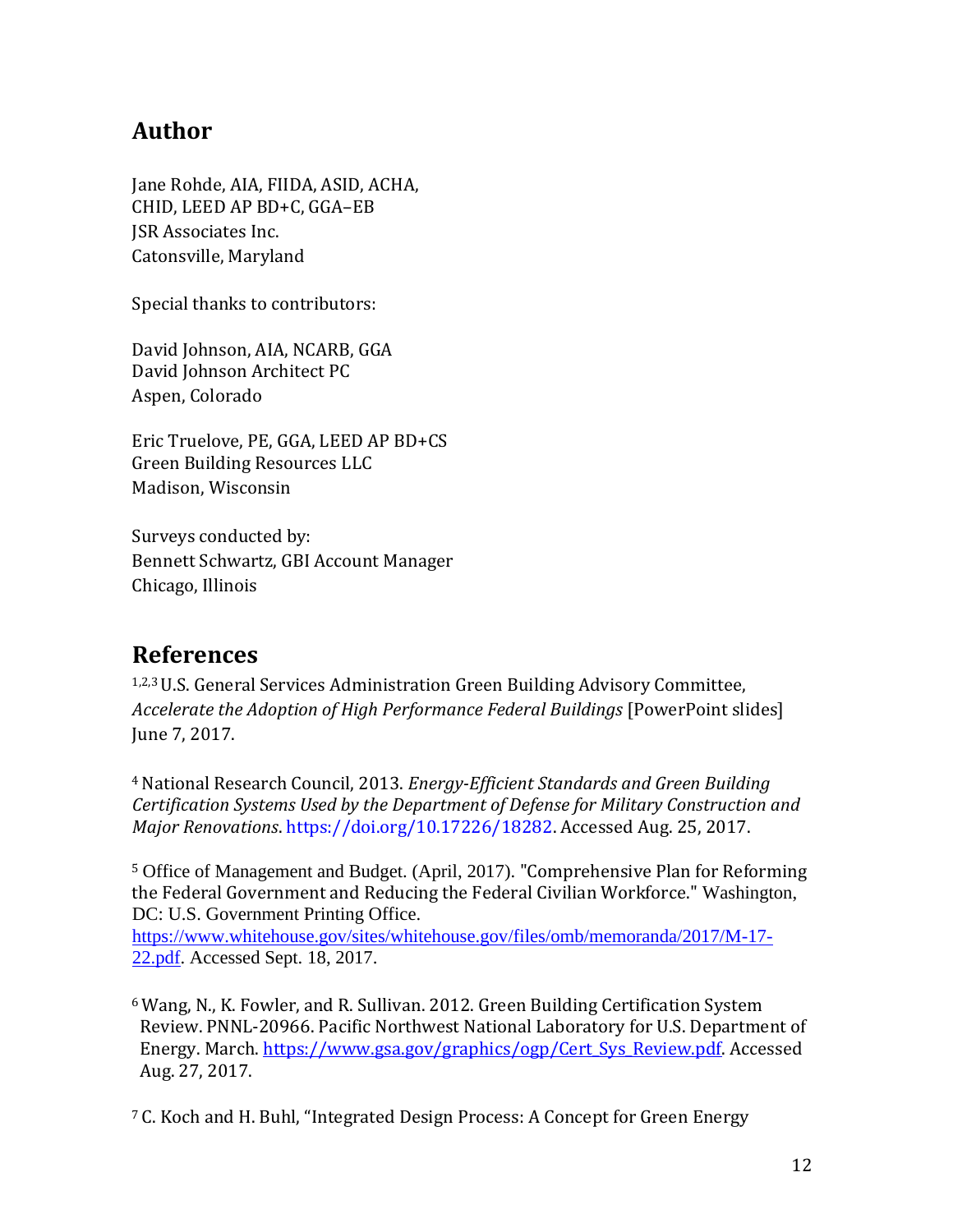Engineering," *Engineering*, Vol. 5 No. 3, 2013, pp. 292-298. [http://dx.doi.org/10.4236/eng.2013.53039.](http://dx.doi.org/10.4236/eng.2013.53039) Accessed Aug. 28, 2017.

<sup>8</sup>U.S. Department of Energy, 2014. *Management and Independent Assessment Guide*. [https://www.directives.doe.gov/directives-documents/400-series/0414.1-EGuide-](https://www.directives.doe.gov/directives-documents/400-series/0414.1-EGuide-1C/@@images/file)[1C/@@images/file.](https://www.directives.doe.gov/directives-documents/400-series/0414.1-EGuide-1C/@@images/file) Accessed Aug. 27, 2017.

<sup>9</sup>Guest, Chris. 2015. *Designing an Effective Self-Assessment Compliance Program*, [https://www.linkedin.com/pulse/designing-effective-self-assessment-compliance](https://www.linkedin.com/pulse/designing-effective-self-assessment-compliance-program-chris-guest)[program-chris-guest.](https://www.linkedin.com/pulse/designing-effective-self-assessment-compliance-program-chris-guest) Accessed Aug. 30, 2017.

<sup>10</sup>U.S. Department of Defense, 2013. *Report on the Cost-Effectiveness of Sustainable Building Design Standards and Rating Systems Used by the Department of Defense*. [http://www.acq.osd.mil/eie/Downloads/Congress/Sustainable%20Building%20Des](http://www.acq.osd.mil/eie/Downloads/Congress/Sustainable%20Building%20Design%20Standards%20and%20Rating%20Systems.pdf) [ign%20Standards%20and%20Rating%20Systems.pdf.](http://www.acq.osd.mil/eie/Downloads/Congress/Sustainable%20Building%20Design%20Standards%20and%20Rating%20Systems.pdf) Accessed Aug. 25, 2017.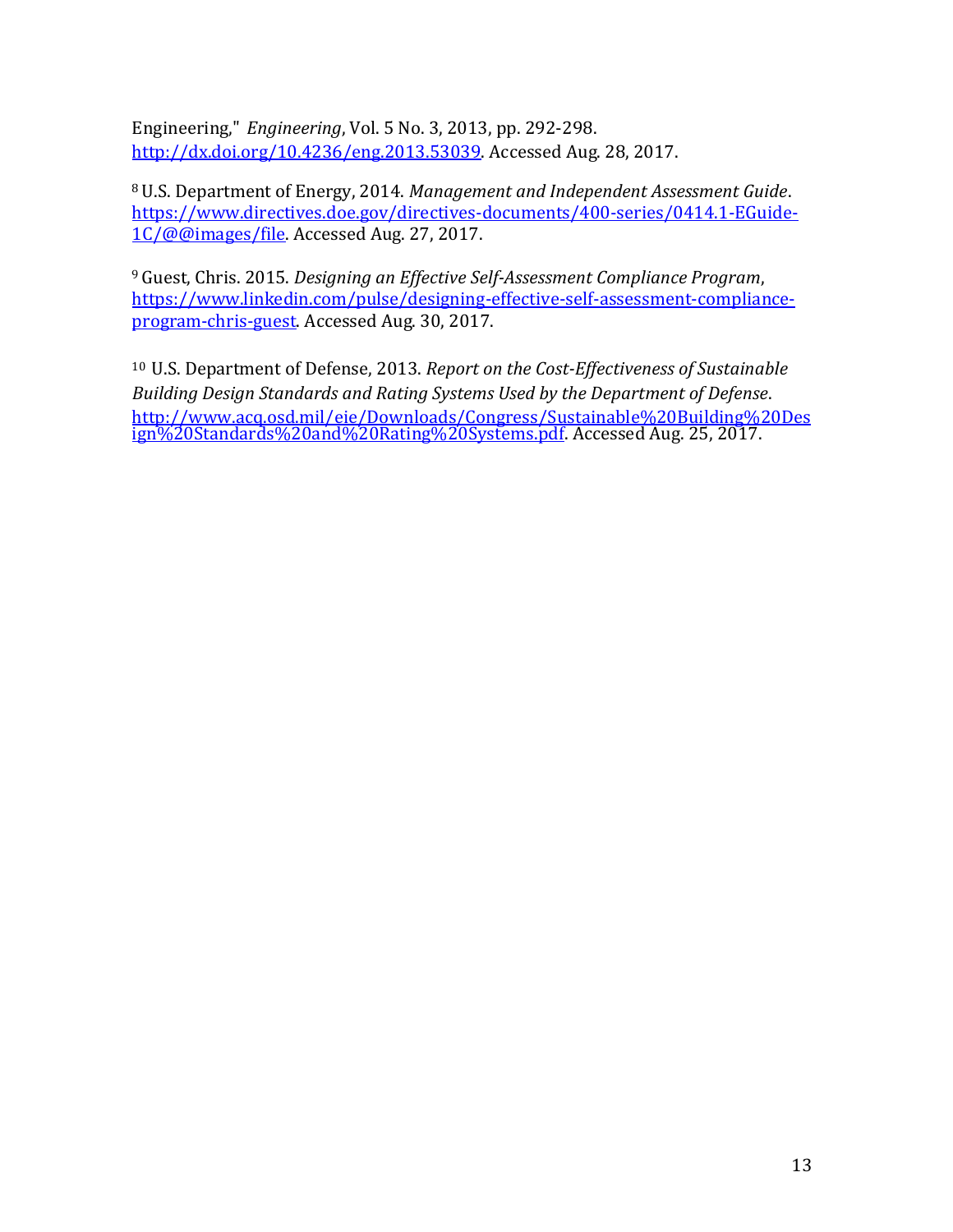# **Appendix**

### **About the Green Building Initiative and Its Programs**

The GBI is a nonprofit and American National Standards Institute (ANSI) Standards Developing Organization (SDO) dedicated to accelerating the adoption of green building best practices. Founded in 2004, it is the sole U.S. provider of Green Globes certifications and GBI's GPC assessment programs.

## **Green Globes Certification Program**

Green Globes is a nationally recognized green building certification program for commercial buildings; multifamily unit dwellings; hospitality centers; hospitals, healthcare facilities and laboratories; university and school buildings. The certification program was launched in the U.S. in 2004, adapted from a Canadian web-based interactive learning tool and originating from a global rating system.

Green Globes NC, launched in 2013, contains content from ANSI/GBI 01- 2010, which is the only American National Standard based on a commercial green building rating system. For technical development of its flagship rating system, ANSI-approved procedures are used to ensure consensus, transparency, balance and due process. It is a third-party audited process requiring hundreds of public meetings and comment periods spanning multiple years. The ANSI/GBI Standard is currently in the process of being updated, entering its third public comment process.

## **Green Globes Differentiators**

There are two prime differentiators between Green Globes and other certifications:

(1) Green Globes is based on a 1,000-point system covering seven environmental assessment areas and their related green building best practices: Environmental Management; Energy; Water; Resources; Emissions, Effluents & Pollution Controls; and Indoor Environment. Certification levels are calculated as a percentage of applicable points, and there are no prerequisites that disqualify a building from participation.

(2) A third-party GGA travels to the building site to evaluate each building based on relevant practices specific to the building and its geography. For example, for a VA hospital building, the GGA has discussions with facility and energy managers, green environmental management systems (GEMS) coordinators, industrial hygienists, and all other related departments to ensure the specific needs for the building are understood during the assessment.

In addition, the GGA organizes information and documentation, searches for unidentified green practices for additional points, and provides recommendations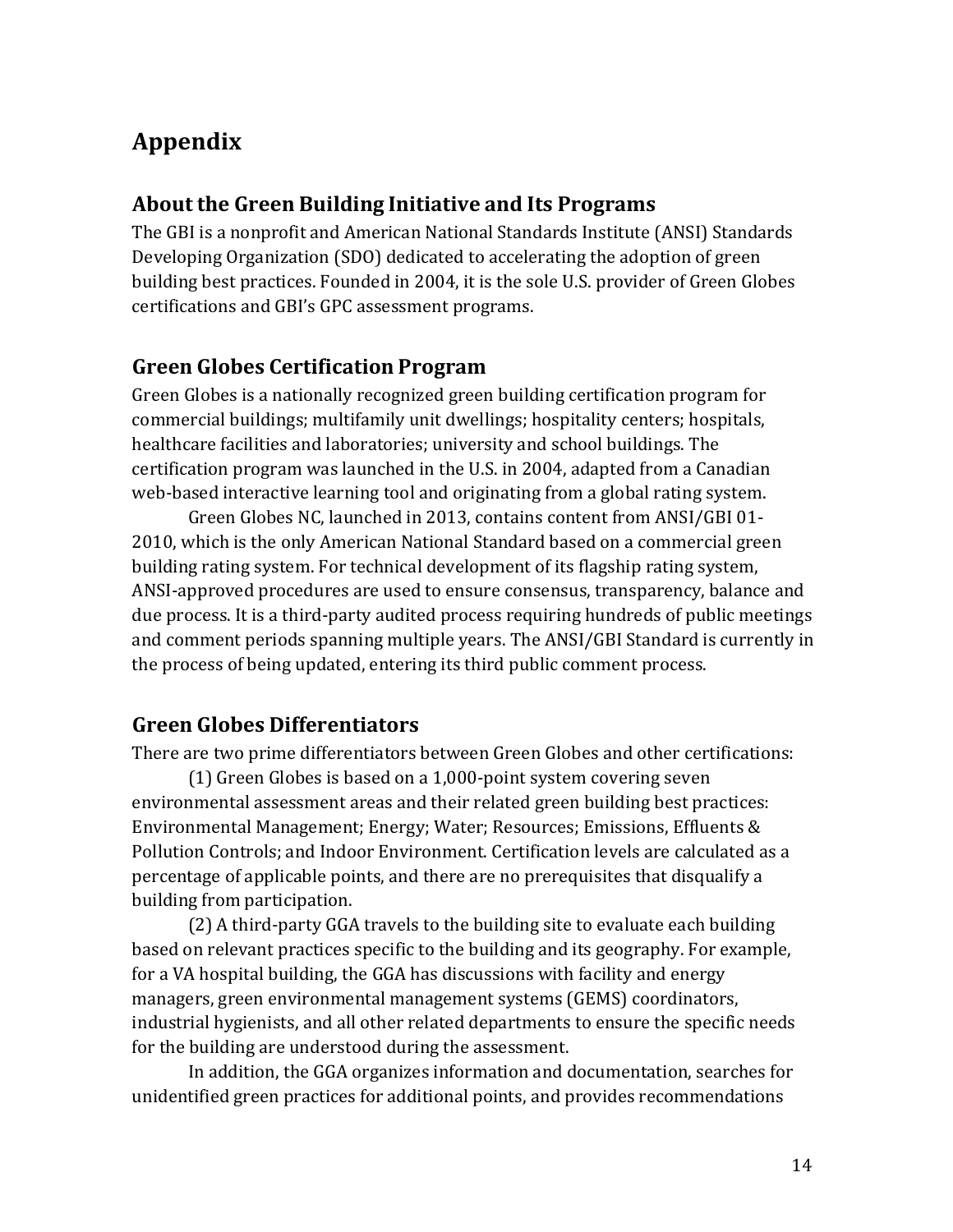so that further performance improvements may be made. There is regular dialog throughout the process between the building team and the GGA for answers, solutions and improvement options.

GGAs are seasoned professionals with a minimum of 10 years experience working with green building best practices and have passed a Green Globes certification exam. They are independent contractors geographically spread throughout country. GBI assigns its assessors based on their experience and knowledge to ensure every facility team is working with an expert that can contribute to the building's or campus' success.

### **Green Globes for New Construction**

The Green Globes NC program is a user-friendly web application that aids architects, construction professionals, and owners in their efforts to:

- Evaluate, quantify and improve the sustainability of a building,
- Obtain suggestions and options for making environmental improvements throughout the design and delivery process, and
- Consider and rate the benefits of various sustainable design scenarios.

Green Globes NC provides early feedback on the process before important decisions are made. This is a proven method for taking advantage of time- and costsaving opportunities through integrated design and delivery, while benefiting from the added value of GBI's cost-effective third-party assessment process.

## **Green Globes for Existing Buildings**

For existing buildings that want to document their green building best practices, benchmark the facility, and/or prepare for a green retrofit, GBI offers its Green Globes EB program. Using a user-friendly web survey, Green Globes generates a report to help evaluate opportunities to save energy, reduce environmental impacts, integrate corporate goals and practices, and lower maintenance costs. The thirdparty GGA works with the facility managers to offer recommendations to help the building meet its goals and document green building best practices.

## **Guiding Principles Compliance Program**

The GPC assessment program, offered by the Green Building Initiative, is the first third-party assessment and rating program designed specifically for federal agencies to assess compliance with the federal Guiding Principles. To date, 254 federal agency buildings have completed GBI's GPC assessment program, verifying compliance for a wide variety of building types ranging from large hospitals and their associated campuses to simple warehouses. Because GBI was the first organization to provide third-party assessments for Guiding Principles compliance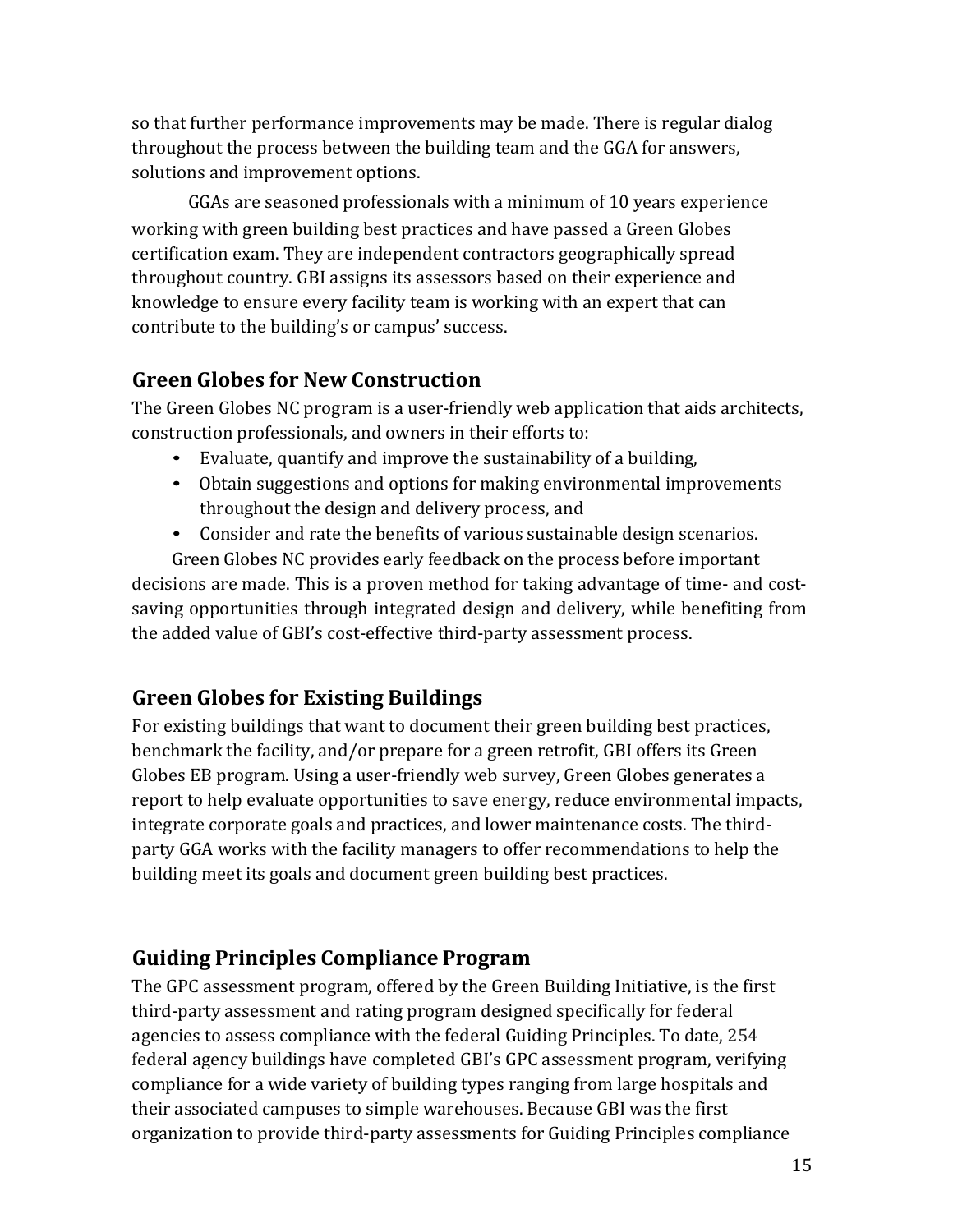issues, GBI's trained third-party assessors have gained years of technical experience in specifically assessing and verifying compliance for a multitude of federal buildings with unique requirements ranging in type from offices to hospitals to laboratories and dormitories. In addition, GBI staff members are in regular contact with individuals and departments tasked with developing sustainable federal criteria and interpretations of compliance to the Guiding Principles, contributing additional technical guidance for complex compliance-related questions.

The Guiding Principles were revised in early 2016 as part of Executive Order (EO) 13693, signed in 2015, which introduces new requirements and expands upon requirements established by EO 13514, EO 13423, EPAct 2005, and EISA 2007. In response to the 2016 update, GBI developed a revised Guiding Principles Compliance assessment program customized for the Department of Defense, which can be quickly replicated based on an agency's specific needs and policies.

#### **Guiding Principles Compliance Differentiators**

There are three prime differences between GBI's GPC assessment programs and other green building certifications (including Green Globes):

- (1) GBI's GPC assessment program is an assessment and verification of federal building requirements, and thus does not provide a scoring or rating system. Requirements are essentially all pre-requisites, although there are allowances to identify whether requirements are applicable to individual building projects.
- (2) Similar to Green Globes, a third-party assessor travels to the building site to evaluate each building undergoing compliance verification. GPC assessors have been trained in the specifics of verifying compliance to the Guiding Principles, focusing entirely on federal requirements as they pertain to the building project. Assessors are seasoned professionals who begin as GGAs prior to undergoing additional training to assess compliance to the Guiding Principles.
- (3) For new construction, assessors begin the verification process in the design phase, providing a report with guidance and projections for compliance as early as pre-design. The earlier a GPC project begins the process, the higher the likelihood of constructing a Guiding Principlescompliant building.